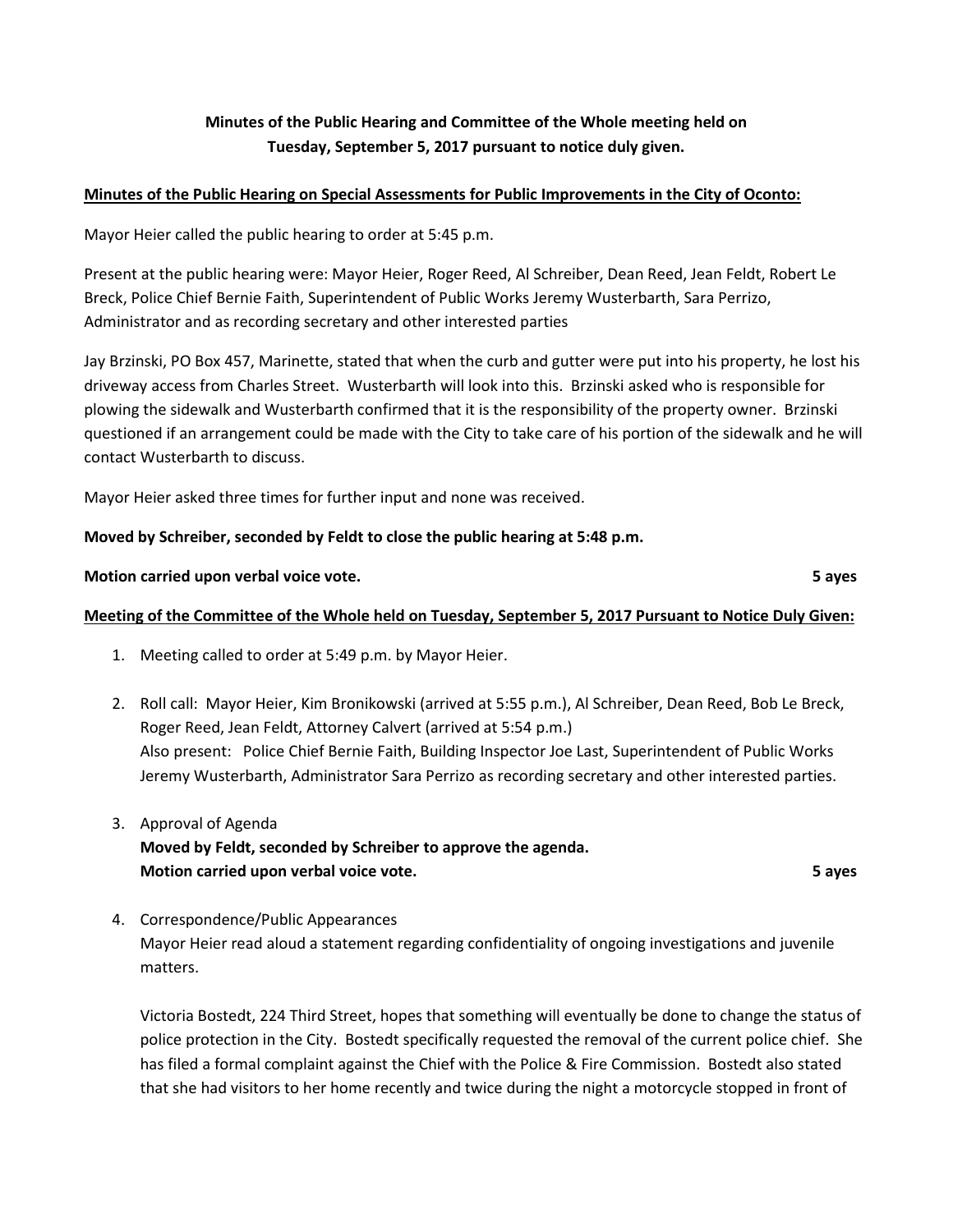her house and loudly revved the engine, waking everyone up. She won't call the Police Department because she feels as though they won't do anything.

Mayor Heier informed that the Technology Committee has authorized Perrizo to get quotes for security cameras to be placed around the City. He is in favor of this.

D. Reed wants the Police Department and everyone else to know that he has faith in the department and feels that they are doing a fine job. Bronikowski agreed, stating she has had visitors who have stated only positive things about the City. It is all about what information they are given. Le Breck has had people contact him who are afraid to report because of the fear of retaliation from the offenders. He tells these people to contact him and he will file the complaint.

Wusterbarth informed that Jeff Ernst will be retiring at the end of the year and he is getting the ball rolling on replacing him.

5. Discussion/Recommendation on:

**Intoxicating Liquor.**

d. Building Inspection Report

a. Appointment of Ronney Daul and Greg Benesh to the Zoning Board of Appeals

**Moved by Schreiber, seconded by Feldt to approve the appointment of Ronney Daul and Greg Benesh to the Zoning Board of Appeals.**

|    | Motion carried upon electronically recorded vote.                                                                                                                                                                                  | 6 ayes |  |  |
|----|------------------------------------------------------------------------------------------------------------------------------------------------------------------------------------------------------------------------------------|--------|--|--|
| b. | Appointment of Ronney Daul to the Building Inspection Ad-Hoc Committee                                                                                                                                                             |        |  |  |
|    | Moved by Feldt, seconded by R. Reed to approve the appointment of Ronney Daul to the<br><b>Building Inspection Ad-Hoc Committee.</b>                                                                                               |        |  |  |
|    | Motion carried upon electronically recorded vote.                                                                                                                                                                                  | 6 ayes |  |  |
| c. | Alcohol Beverage License Applications, Applications for Temporary Class B Retailer's License,<br>Applications for License to Serve Fermented Beverages and/or Intoxicating Liquor and<br>Appointment of Agents (see attached list) |        |  |  |
|    | Mayor Heier read the list of applications aloud and Chief Faith stated that he had no objections.                                                                                                                                  |        |  |  |
|    | Moved by Schreiber, seconded by D. Reed to approve the Applications to Temporary Class B                                                                                                                                           |        |  |  |

**Retailer's License and Applications for License to Server Fermented Beverages and/or** 

**Motion carried upon electronically recorded vote. 6 ayes**

Last informed that 39 permits were issued in August, bringing the year-to-date total to 231. Approximately \$24,000 in revenue has been earned and total project value is estimated at \$4.3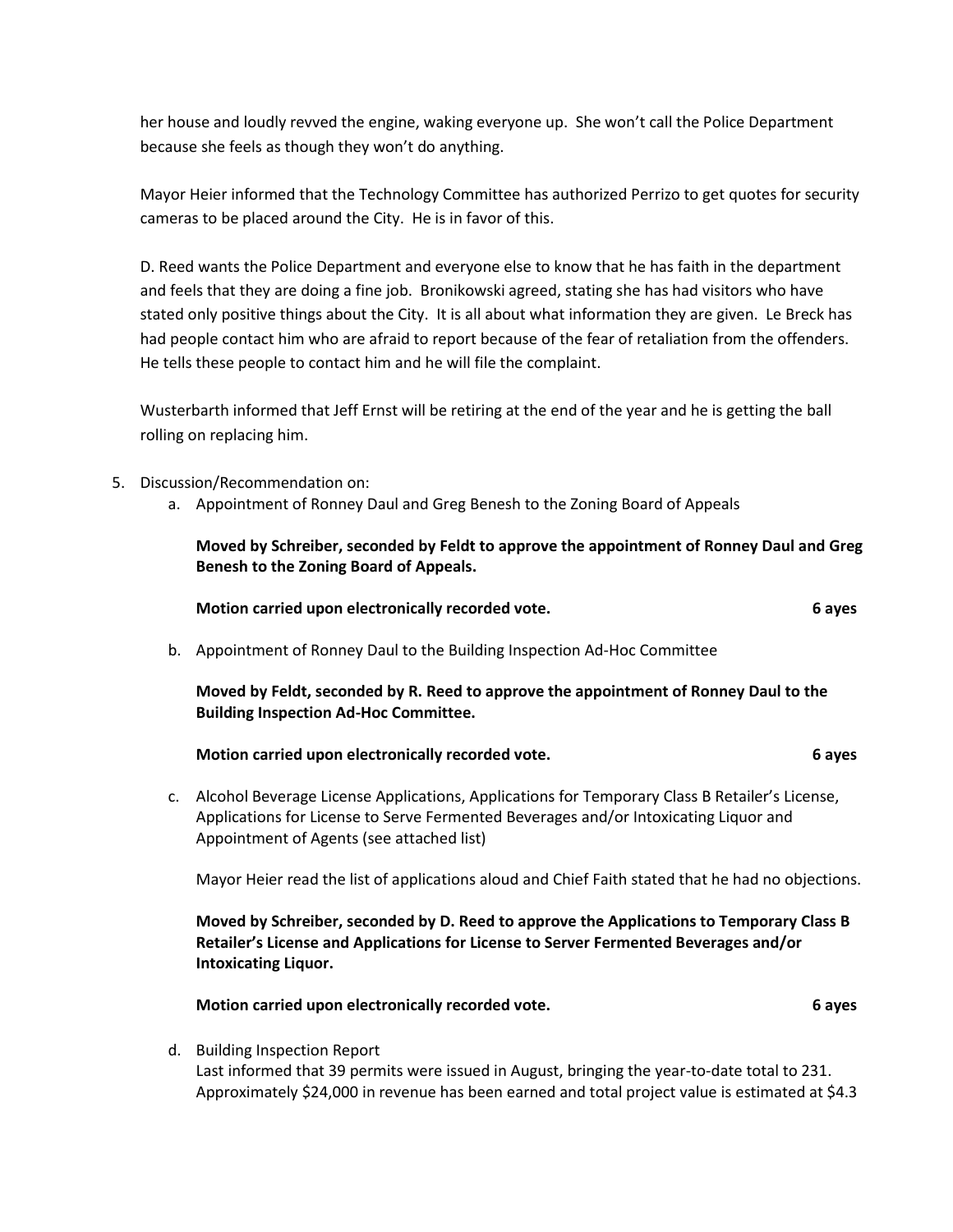million. In addition, a raze/repair order has been issued to Joel Schmidt for his warehouse on Main Street. Schmidt came into City Hall with a contractor and was given a permit, with the limitation that all work be completed by December 31. Joel Portmann was also issued raze/repair orders for all of his properties located in the City. Portmann will have 45 days to respond and if he fails to do so, there will be a court date set.

Chief Faith stated that there were 23 new ordinance violation contacts in August. At the request of Mayor Heier, Chief Faith will also begin reporting the number of violations that are resolved each month.

Calvert informed that the dilapidated garage on Fifth Street has been torn down as well as the home located at 171 Van Dyke.

Wusterbarth stated that he has worked with Last to clean up garbage on numerous properties. At one time there was a discussion regarding possibly enacting a stricter ordinance for garbage as right now the property owners are given up to 8 days to clean it up. This item will be placed on the Building Inspection Ad-Hoc agenda.

e. Financial Reports as Presented (August Accounts Payable and Payroll to be Presented at October meeting)

**Moved by D. Reed, seconded by Feldt to approve the financial reports as presented.**

**Motion carried upon electronically recorded vote. 6 ayes**

f. Final Resolution Authorizing Special Assessments Against Benefitted Property Owners in the City of Oconto – Charles Street

**Moved by Feldt, seconded by Le Breck to approve the Final Resolution Authorizing Special Assessments Against Benefitted Property Owners in the City of Oconto.**

| Motion carried upon electronically recorded vote. | 6 aves |
|---------------------------------------------------|--------|
|---------------------------------------------------|--------|

g. 2018 Compensation for Non-Represented Employees

Perrizo stated that in the past several years, a 2% increase has been given across-the-board. She suggested a 2.5% increase for 2018 to remain competitive. Schreiber feels that 2% would be fair and also stated that he would prefer to see pay increases based on performance evaluation versus an across-the-board increase.

#### **Moved by Schreiber, seconded by Feldt to approve a 2% across the board increase in wages for 2018.**

Bronikowski is in favor of merit-based increases. Wusterbarth indicated that all members of the Board of Public Works were also in favor of this.